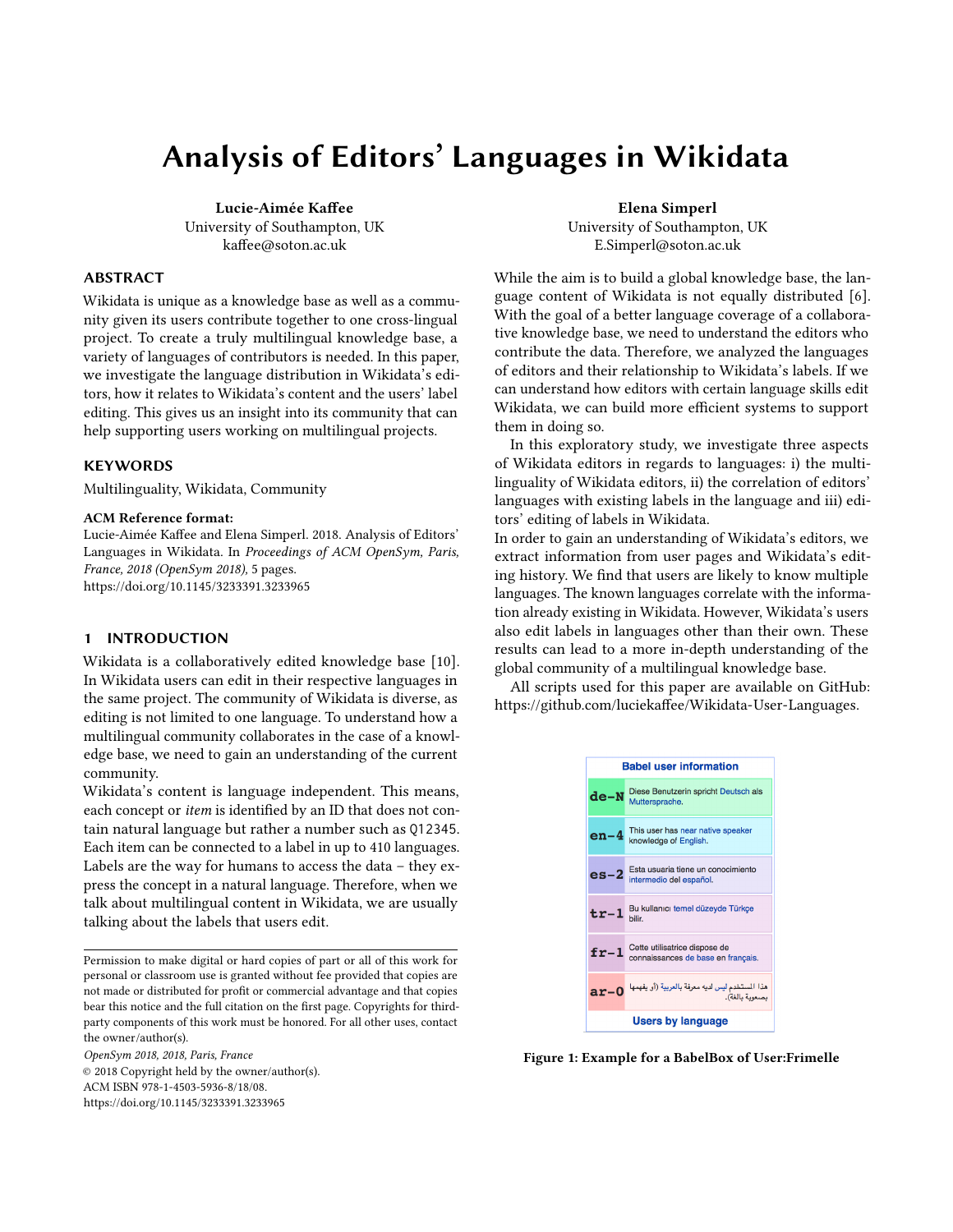# 2 RELATED WORK

Multilingual structured data has been investigated in [\[3,](#page-4-3) [4,](#page-4-4) [7\]](#page-4-5). However, none of these take into account that a knowledge base can be built by a community. A community editing such a project can have a fundamental impact on its coverage and development, though.

Creating a resource collectively is an approach also used in crowdsourcing. Payed crowdsourcing to construct a multilingual resource has been investigated by [\[8\]](#page-4-6). However, Wikidata's users can be better compared to the editors of Wikipedia than crowdsourcing, as they have different incentives to contribute. Roles of editors have been investigated especially in the context of Wikipedia, e.g. in the form of social roles [\[11\]](#page-4-7). We focus on what users edit, similar to [\[2\]](#page-4-8), who classify edits throughout the edit history.

Wikipedia projects only cover one language per project, and they vary widely in size and coverage of topics [\[5\]](#page-4-9). Similarly, we could find in [\[6\]](#page-4-2) a bias towards English in the content of Wikidata, that needs to be addressed in order to make Wikidata a truly multilingual knowledge base. One of the main ways of address this maldistribution is through the community of editors. We use the BabelBox to understand the work of this multilingual community. BabelBoxes have been used in previous work to detect non-native speakers in English Wikipedia [\[1\]](#page-4-10). Wikidata compared to Wikipedia has a multilingual community editing collectively one cross-lingual project. Wikidata's community is unique in its multilinguality in the Wikimedia universe. An investigation will give us new insights on multilingual communities which is a good starting point for further work.

## 3 METHODS

In the following we introduce how we accessed users' languages and their respective edits to Wikidata labels.

## User Language Setting

Every registered user of Wikidata can change the language of the interface. Not only interface elements are switched to their preferred language, but also all data displayed. This set-ting is called User Language Setting<sup>[1](#page-1-0)</sup>. We extracted the aggregated number of user's languages via Wikimedia's Grafana installation $^2$  $^2$ . The data can be downloaded as JSON. We use the user language setting as a starting point for our exploration to understand the language distribution in Wikidata users. However, English is the default language, skewing results towards this language in the data. As only one language

can be set, it does not give any indication on the possible multilinguality of users.

#### BabelBox

Each registered user in Wikidata has a user page, on which they can add and edit information on themselves. One of the templates that can be added indicates languages spoken: BabelBox<sup>[3](#page-1-2)</sup>. BabelBox lets a user self-assess their languages and the respective level of language from 0 (no knowledge) to N (native understanding). When we talk in the following of a known language, we usually refer to all levels excluding level 0 and 1. Accordingly, unknown languages are defined as all languages that are undeclared as we assume that the user has no knowledge of these languages. In order to access the user pages, we download the complete Wikidata dump[4](#page-1-3) and extract user pages with BabelBoxes. As Wikimedia projects are connected, users can also have a so called global userpage<sup>[5](#page-1-4)</sup>, that we take into account. We process all user pages with a BabelBox in order to collect data. In total, 4,120 users have a BabelBox enabled on Wikidata or Meta. Wikidata has 19,333 active user (2,930,072 total registered users). Even though we treat those users as a sample of all users for our exploration of multilinguality in Wikidata users and their editing, there are clear limitations to this approach: Our sample is not truly random. We can assume that a certain type of users is more likely to enable BabelBoxes than other users. The close connection of Wikipedia and Wikidata users [\[9\]](#page-4-11) lets us assume that there might be users from projects, that are more likely to enable the BabelBox (this could be an explanation e.g. for the high number of native German users). Furthermore, multilingual users might be more likely to enable a BabelBox than monolingual users.

#### Edit History

In Wikidata, similar to Wikipedia, each item contains not only the information displayed, but also a summary of all changes ever done to this item, the edit history. From the complete editing history provided by Wikidata, we extracted all edits to labels, marked with the keywords wbsetlabel-set and wbsetlabel-add. We build a database based on this editing history, where each user is connected to their respective edit of a label, and in which language the label was changed. For each user, we aggregated all edits and extracted the numbers of edits a user did in their known languages compared to the languages not known to them based on their BabelBox.

<span id="page-1-0"></span><sup>1</sup>[https://www.wikidata.org/wiki/Help:Navigating\\_Wikidata/User\\_](https://www.wikidata.org/wiki/Help:Navigating_Wikidata/User_Options#Language_settings) [Options#Language\\_settings](https://www.wikidata.org/wiki/Help:Navigating_Wikidata/User_Options#Language_settings)

<span id="page-1-1"></span> ${}^{2}$ Active User Language on Grafana: [https://grafana.wikimedia.org/](https://grafana.wikimedia.org/dashboard/db/wikidata-site-stats?orgId=1) [dashboard/db/wikidata-site-stats?orgId=1](https://grafana.wikimedia.org/dashboard/db/wikidata-site-stats?orgId=1)

<span id="page-1-2"></span><sup>3</sup><https://en.wikipedia.org/wiki/Template:Babel>

<span id="page-1-3"></span><sup>4</sup><https://dumps.wikimedia.org/wikidatawiki/>

<span id="page-1-4"></span><sup>5</sup>[https://meta.wikimedia.org/wiki/Global\\_user\\_pages](https://meta.wikimedia.org/wiki/Global_user_pages)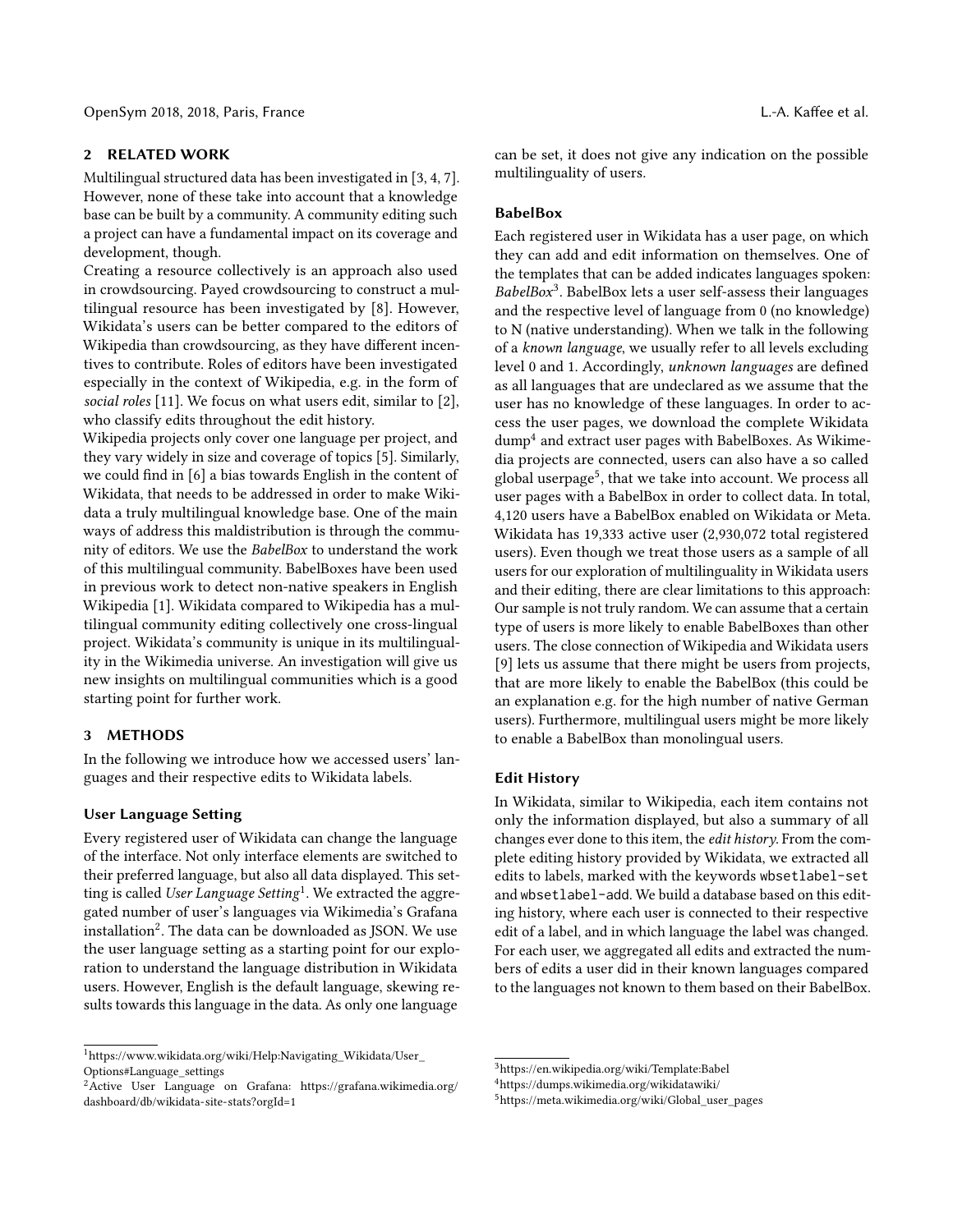#### Analysis of Editors' Languages in Wikidata **OpenSym 2018, 2018, Paris, France** OpenSym 2018, 2018, Paris, France

<span id="page-2-0"></span>

Figure 2: User Language Setting compared to Labels in Wikidata (excluding English), top 50 languages

#### Comparision to Wikidata's Multilingual Content

To understand whether the number of users speaking a language correlates with the number of labels in a language, we calculated the correlation coefficient using python's numpy. We excluded the languages that have a lower level than 2 in the Wikidata users. We calculated the correlation coefficient between the number of users speaking the language and the labels available in the language for the total 298 languages known to users. For the labels we use the data previously extracted in [\[6\]](#page-4-2).

#### 4 RESULTS & DISCUSSION

#### User Language Setting

The user language setting can be set by a registered user to change the language of the content displayed on the website. As the default language is English, English is set by over 50% of the user. Excluding English as in Figure [2,](#page-2-0) we get a more interesting overview of the multilinguality of Wikidata users: The most prominent language is French, followed by German, Spanish and Russian. Overlap between distributions of user languages and Wikidata content is much lower than for the BabelBox (Figure [4\)](#page-3-0). It supports the assumption it is not the ideal way to measure editors languages, and a system similar to BabelBoxes gives a more comprehensive insight into editors' languages.

#### BabelBox

BabelBoxes are used to indicate user languages on a users page. Compared to users enabling the User Language Setting, BabelBox users are more active in editing labels. The mean of edits of babelbox users is 55 compared to 2 for non-BabelBox users with at least one edit (5440.16 vs 907.41 in average)). On Wikidata, 4120 users enabeled a BabelBox.

<span id="page-2-1"></span>

Figure 3: Top 50 languages of BabelBox users, split in the language levels, 6 is native

As can bee seen in Table [1,](#page-3-1) most user are multilingual. Users know between 1 and, for one user, 47 languages. In total, BabelBox users speak 298 different languages at least at level 2. Figure [3](#page-2-1) shows the distribution of languages that enabled the BabelBox. By far, the most used language is English. English also has the least amount of speakers of level 0 or 1 between the four most common languages. Corresponding, to the User Language Setting, the four most prominent languages are English, German, French, and Spanish. English being the most spoken language contributes probably to the fact that currently most community discussions on Wikdiata are in English.

Learning about the languages of users and the fact that most users are multilingual is interesting as it indicates there is a community with the resources to translate data between different languages.

#### Wikidata Labels

To understand the relationship of editors and content, we compared BabelBox languages to distribution of languages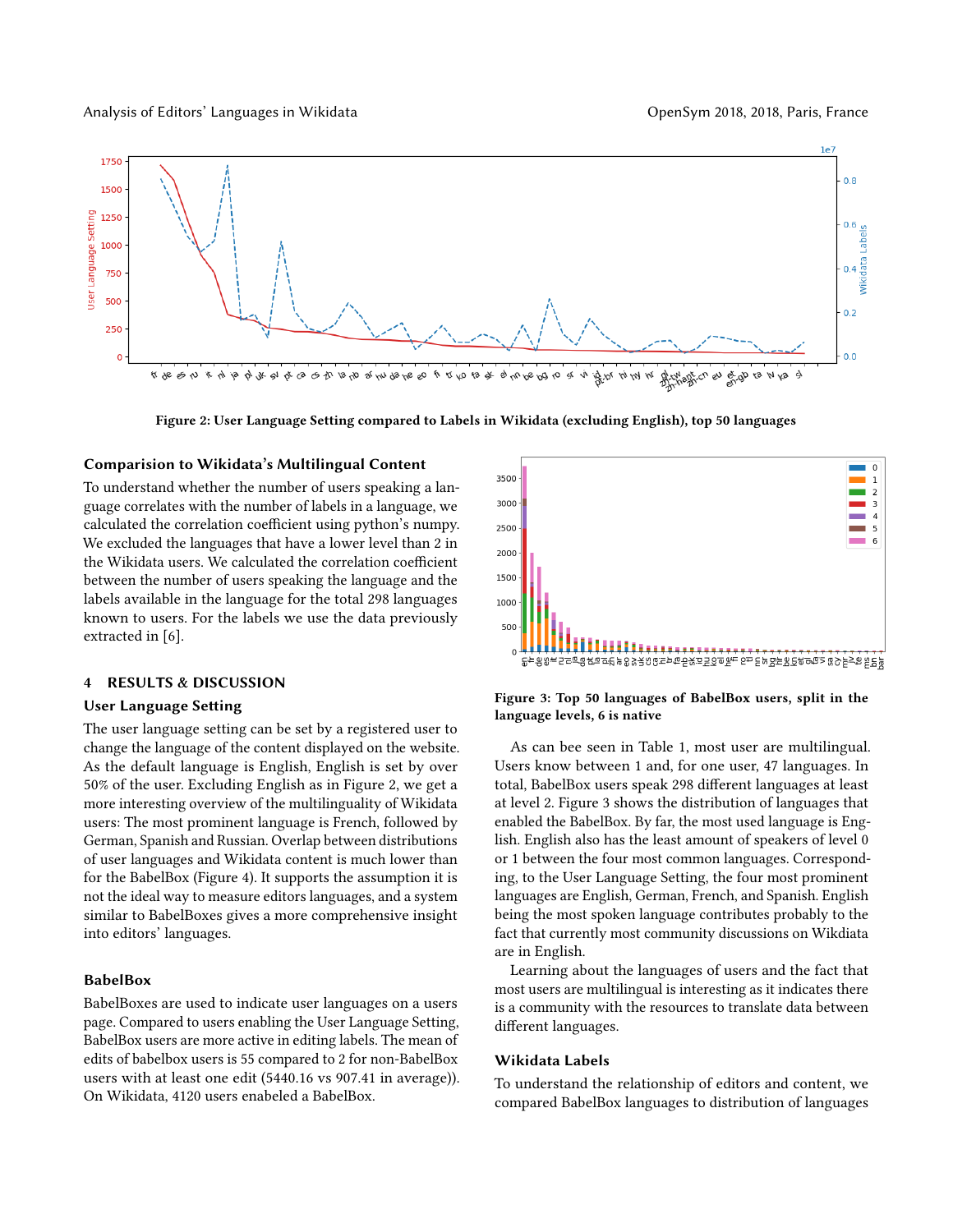OpenSym 2018, 2018, Paris, France L.-A. Kaffee et al.

<span id="page-3-0"></span>

Figure 4: Language Distribution in BabelBox, excluding language levels 0 and 1, top 50 languages

<span id="page-3-1"></span>

| Description        | % User                                      |  |
|--------------------|---------------------------------------------|--|
| Monolingual        | 11.4%                                       |  |
| $\leq$ 3 Languages | 58.3%                                       |  |
| $\leq 5$ Languages | 84.2%                                       |  |
| > 5 Languages      | 15.7%                                       |  |
|                    | Table 1: Distribution of multilingual users |  |

![](_page_3_Figure_5.jpeg)

in Wikidata labels. As [\[6\]](#page-4-2) show, Wikidata labels are not equally distributed between languages, with English being the most well-covered language. As visible in Figure [4,](#page-3-0) there is an overlap of the most prominent languages regarding labels and the languages spoken by the community – English, German and French. The correlation coefficient between languages spoken by the community and Wikidata labels is 0.8979. Languages spoken by the community also reflect in the data present on Wikidata, meaning diversification of the community can bring an increase of language coverage.

#### Language Editing

Based on our results from extracting BabelBoxes, we investigate the editing of labels on Wikidata by users. 1,107 users of the BabelBox users do not have label edits in Wikidata. Therefore, we are working with 3,013 users. Most of these users (3,007) are in the square we emphasize in Figure [5.](#page-3-2) In the Figure [5,](#page-3-2) each user is a point in the coordinate system, where the axis describe the nominal number of edits in a language they state to know, or that is unknown to them. We find that the majority of users edits mainly in a language they know. Generally, edits to known languages are higher in numbers than to unknown languages. However, it is common to have at least a few edits in an unknown language. Especially user with high numbers of edits in labels are likely to contribute to languages they do not know. Furthermore,

there are a few interesting outliers: Editors that edit more in unknown languages than in their own languages. This indicates that editing language information in Wikidata is not very challenging – e.g. names in Latin languages can usually be transferred between different languages. Those cases should be investigated further, as such tasks can easily be automated once identified.

<span id="page-3-2"></span>![](_page_3_Figure_10.jpeg)

Figure 5: Users plotted according to their label edits in languages they are familiar with (known) and unknown languages, excluding most extreme outliers

## 5 CONCLUSION & FUTURE WORK

We analyzed Wikidata's users in regard to their languages and their label editing. This clears the way for future work on Wikidata's multilingual data with an insight into its multilingual community. We saw that the community is multilingual, language content correlates with the languages of the community and editors edit mostly in their languages, but extend their activity to unknown languages as well. Identifying these cases in detail can help with automation of tasks